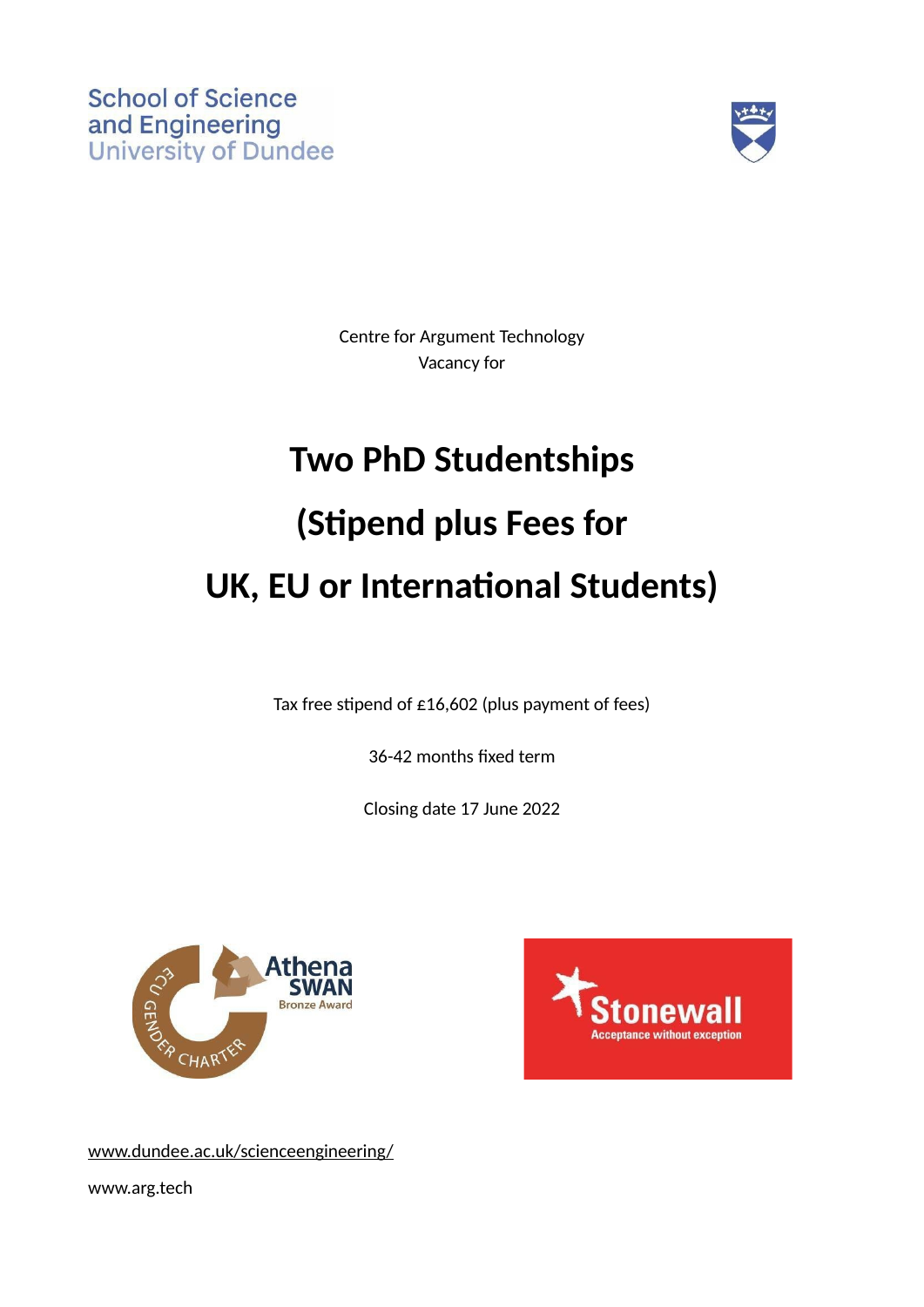# **Further Particulars**

# 1 Background

#### Centre for Argument Technology

ARG-tech is one of the world's leading research groups in the computational application of theories of argument. As an interdisciplinary team, we focus on developing foundational theory in philosophy, linguistics and cognitive science that facilitates the development of practical AI applications. The goal is to help improve, teach, track and navigate the discussions and debates that run our governments, structure scientific research, underpin the corporate boardroom, drive legal process and frame religious beliefs.

Our research has attracted funding of over £8m, and we have over 200 refereed papers in print. Our freely available software tools such as OVA (for performing argument analysis) have tens of thousands of users, we have pioneered robust new standards such as the AIF and we have the largest freely accessible corpus of analysed argumentation anywhere in the world in AIFdb. The group also hosted the editorial office for the journal Argument and Computation from its inception in 2010 until 2016.

Our collaborations and consultancy with commercial and government organisations including IBM, DSTL, the UN and the BBC have driven our focus on end-user impact, and our public communication in print and broadcast media has reached over 30 million people.

# Computing

Computing research at the University of Dundee has a distinctive focus. Our research benefits society and helps to enhance the lives of many individuals. The 2014 Research Excellence Framework (REF) rated our computing research 3rd in Scotland and 22nd in the UK (of 89 institutions); the panel noted in particular the strength of our Research Environment and Impact, where we were rated as world-leading or internationally excellent throughout. We aim to improve this position in 2022.

Computing is home to four distinct research groups: Computer Vision & Image Processing (CVIP), The Centre for Argument Technology (ARG-tech), Human-Centred Computing (HCC), and Space Technology Centre (STC). These groups contribute to wider Research Clusters within the School of Science and Engineering.

Our teaching programme, which offers a range of undergraduate and postgraduate degrees, is research-led and utilises a range of innovative delivery methods with a strong commitment to the student experience. Our students have a unique opportunity to collaborate with a broad range of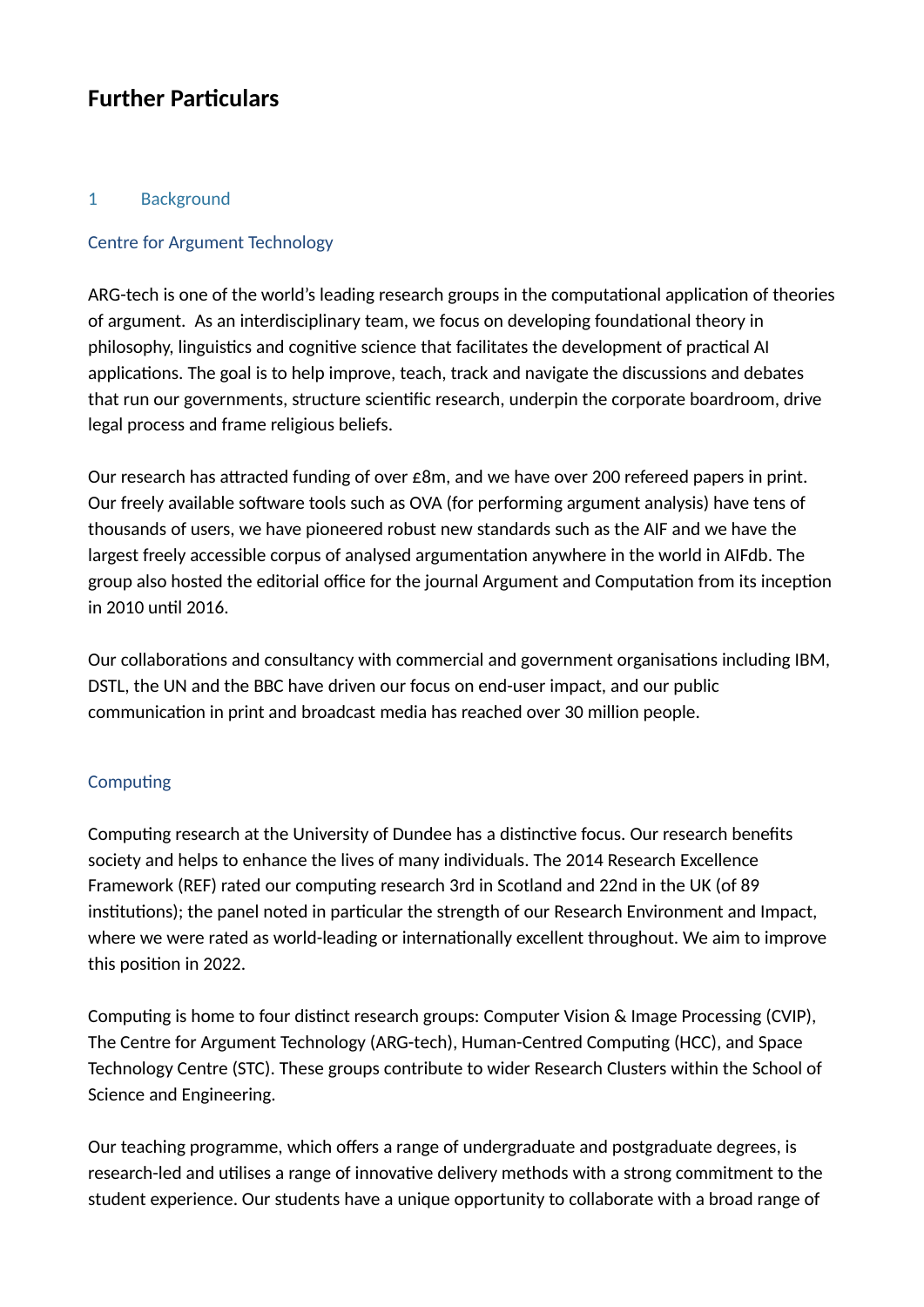user groups who meet in the purpose-built Queen Mother Building to ensure that technological systems are developed to meet the needs and aspirations of a wide variety of people.

# School of Science & Engineering

The School of Science and Engineering comprises the disciplines of: Biomedical, Civil, Electronic, and Mechanical Engineering; Computing; Mathematics; Physics; the Graduate Apprenticeship Programme and the Centre for Anatomy and Human Identification (CAHID). We host the Leverhulme Research Centre for Forensic Science, which has been designed to disrupt positively the forensic science ecosystem.

The School benefits from superb research infrastructure, substantial opportunities for interdisciplinary collaboration, and the University's established excellence in delivering undergraduate and postgraduate taught courses. Excellence in teaching and research consistently leads to impressive National Student Survey scores and a Research Excellence Framework (REF 2014) profile marking Civil Engineering, General Engineering (encompassing Physics) and Mathematics all 1st in Scotland and in the top 10 in the UK. Computing and CAHID also deliver world-leading research with impact.

The School offers undergraduate, postgraduate, research degrees and international exchange opportunities. The School has approximately 1,500 students, with a spread across Research, Taught Postgraduate, and Undergraduate students. To mirror the diverse range of offerings for students, the School has approximately 300 members of staff (including academics, research, technicians and support staff). The School is frequented by members of the public, visiting academics, guest lecturers and external examiners.

# University of Dundee

The University of Dundee aims to transform lives locally and globally through the creation, sharing and application of knowledge. We reflect this aim by excelling in teaching and research; contributing to social, economic and cultural development; and shaping the future by solving important, real-world problems.

We aim to become Scotland's leading University in all we choose to do, and to be recognised internationally for the quality of our graduates and the impact of our research. These research and teaching strengths have led to Dundee being ranked 4th in the UK (2nd in Scotland) for student satisfaction in 2019, 20th in the World (4th in the UK) in the 2019 Times Higher Education University Impact Rankings, 14th in the World for the highest proportion of highly cited publications in the 2019 CWTS Leiden Rankings, and 84<sup>th</sup> in the World for research quality in the Nature Index 2019.

The University is structured as ten academic schools and emphasises work that takes place across school and subject boundaries, bringing different expertise and viewpoints to approach issues in new, challenging and productive ways.

The University is a diverse community and is committed to equality of opportunity for all by providing a supportive, flexible and inclusive working environment. We have family-friendly policies (including flexible working and childcare vouchers), staff groups for LGBT+ and BME, and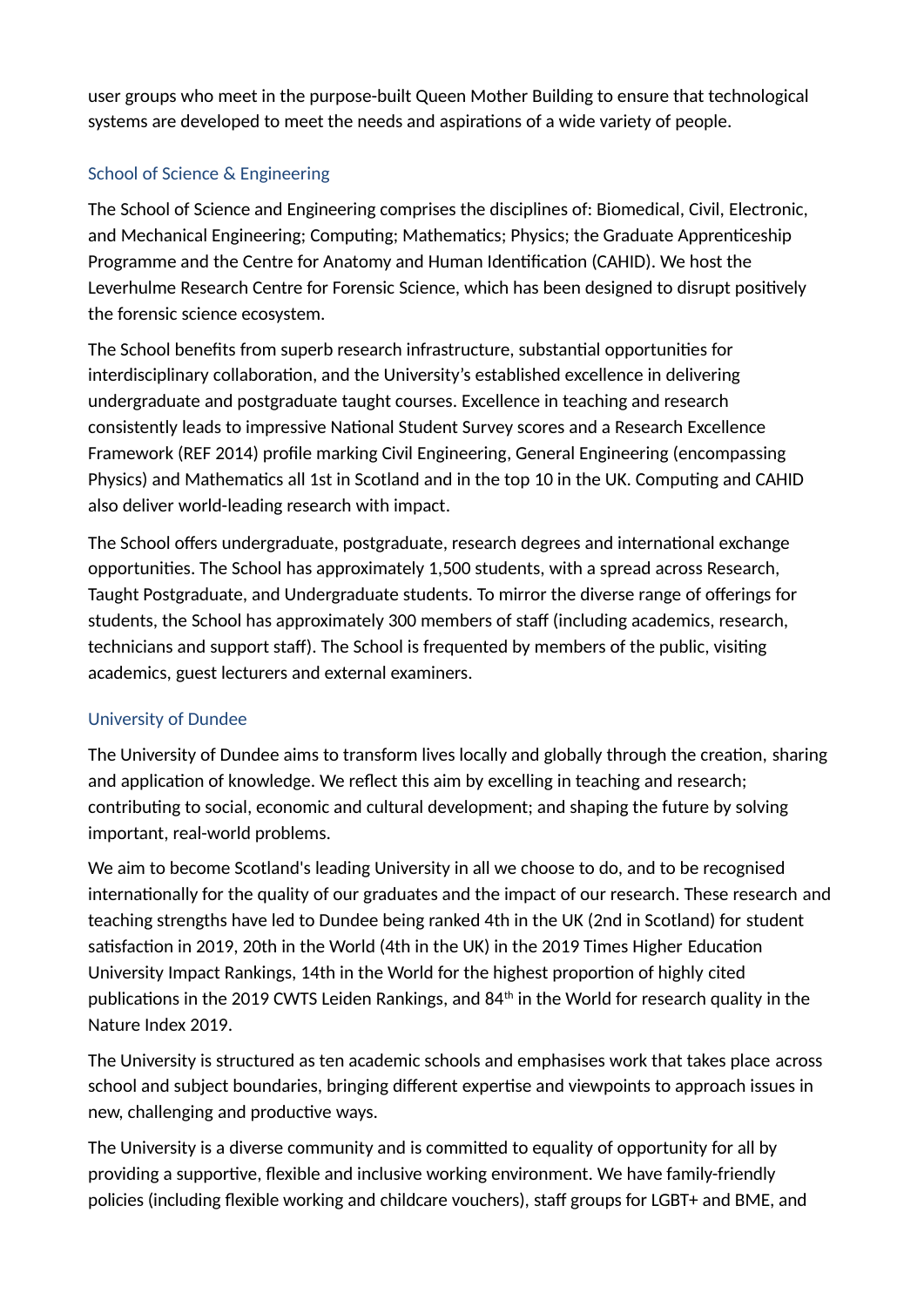prayer room facilities. The University and the School of Science and Engineering hold Athena SWAN Bronze Awards, which recognise the promotion of gender equality, and have made further commitments to advancing an inclusive culture that supports and encourages all underrepresented groups.

# City of Dundee

Dundee is a post-industrial city that has worked hard to reinvent itself. With a population of 150,000, it is small enough to walk round but has all the cultural and leisure activities you would expect in a much larger city. Excellent shopping sits side-by-side with a vibrant cultural quarter, home to Scotland's award-winning Dundee Rep Theatre and the highly acclaimed Dundee Contemporary Arts, which has become a lively social hub and film house as well as a champion of leading-edge arts.

Dundee is the UK's only UNESCO City of Design and, with the opening of the new V&A Museum of Design – an iconic building designed by renowned architect Kengo Kuma, it has a growing reputation as a creative centre. Dundee was placed by the Wall Street Journal among their top ten places to visit in 2018, and 1st in Scotland in the Sunday Times 2019 Best Place to Live Guide.

Salaries in Dundee currently go further on the property ladder than almost any other city in the UK. The range of properties within commuting distance of the University covers the widest spectrum – from country houses and seaside cottages to handsome town villas and sleek city- quay apartments.

# 2 Role Information

**Role Title**: PhD studentship in Argument Mining **School:** Science & Engineering **Discipline:** Science & Engineering Office **Grade of post**: PhD UKRI-equivalent stipend ([https://www.ukri.org/our-work/developing-people](https://www.ukri.org/our-work/developing-people-and-skills/find-studentships-and-doctoral-training/get-a-studentship-to-fund-your-doctorate/)[and-skills/find-studentships-and-doctoral-training/get-a-studentship-to-fund-your-doctorate/](https://www.ukri.org/our-work/developing-people-and-skills/find-studentships-and-doctoral-training/get-a-studentship-to-fund-your-doctorate/)) plus payment of fees at either UK or International rates

**Job category**: Research Studentship

# **PLEASE NOTE THAT THESE POSITIONS ARE OPEN TO ALL STUDENTS REGARDLESS OF NATIONALITY OR FEE STATUS.**

For details of fee status conditions see:<https://www.dundee.ac.uk/guides/fee-status-assessment> For PhD fee rates, see:<https://www.dundee.ac.uk/corporate-information/phd-fees>(Computing)

The Centre for Argument Technology is a highly interdisciplinary environment, and candidates should be willing to work across traditional disciplinary boundaries.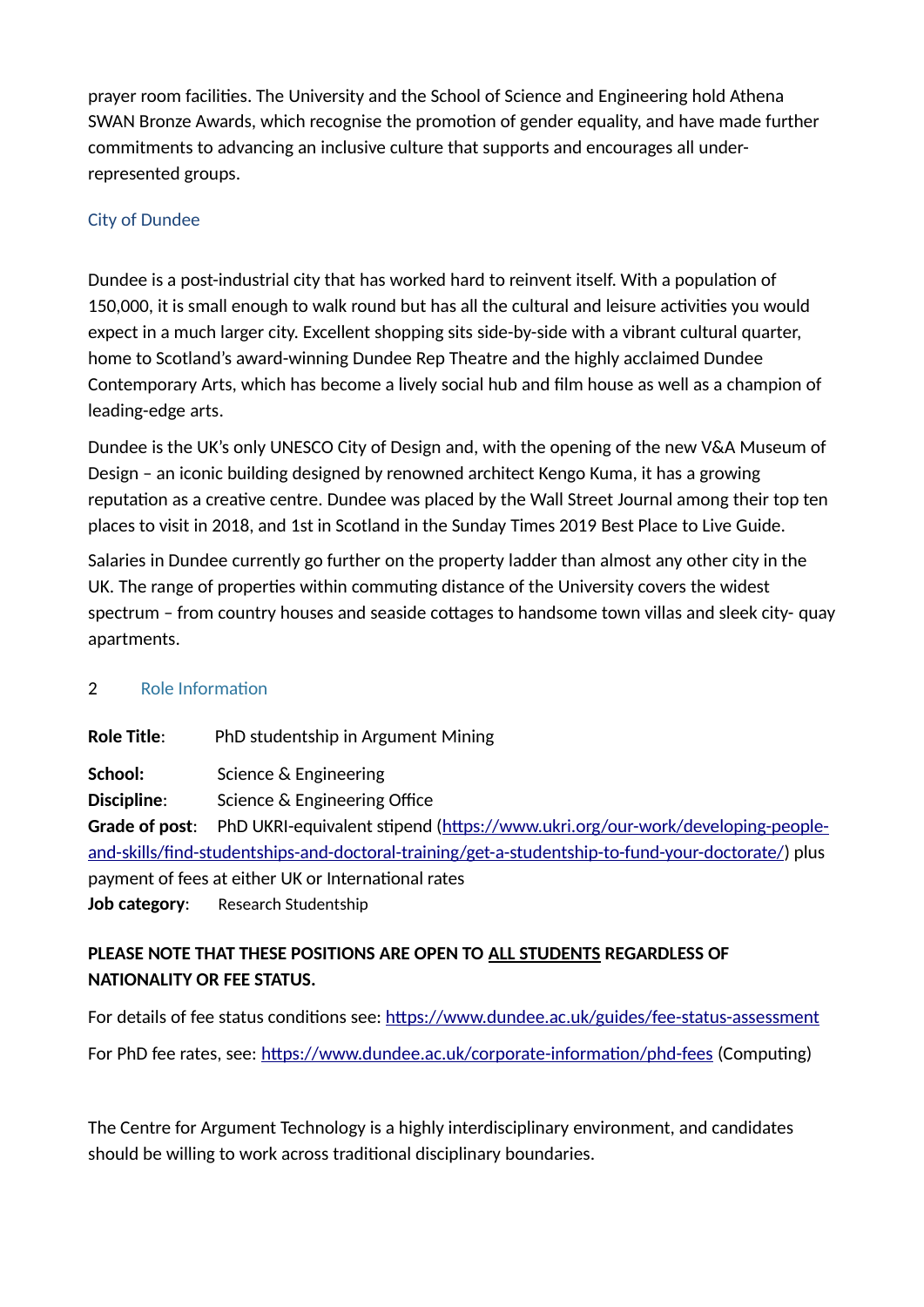ARG-tech's software stack provides an environment for academic tools (such as one of the most popular analysis tools for argumentation, OVA ova.arg.tech, and the only automated system for grading argument analysis, argugrader.com) as well as public-facing systems such as the Evidence Toolkit (arg.tech/evtk) which was deployed into thousands of secondary schools in partnership with the BBC. We provide open infrastructure for datasets of argument and debate (aifdb.org) based on the AIF standard for argument representation and knowledge engineering, and have assembled the largest publicly accessible datasets of analysed argumentation to date.

Most recently, we have also be working to provide an open framework for argument mining, one of the most demanding challenges in AI natural language processing today. The engineering of these tools and systems has been driven by theory coming from philosophy and linguistics but is aimed at translating basic research and delivering it robustly to large audiences.

The two studentships will be each organised around one of two themes: (i) deep learning for argument mining; and (ii) linguistic modelling of argumentation. One studentship will be in the first theme; the other studentship will be in either.

# 3 Key responsibilities

In the deep learning theme,

- To explore core theory, algorithms and techniques in argument mining
- To develop new applications of argument mining in various domains
- To learn about deep learning in argument mining

In the linguistic modelling theme,

- To contribute to the management and growth of our open data infrastructure, including development of new corpora for argument mining
- To extend theories of argument understanding that are suitable for computational modelling
- To learn about linguistic challenges in argument analysis